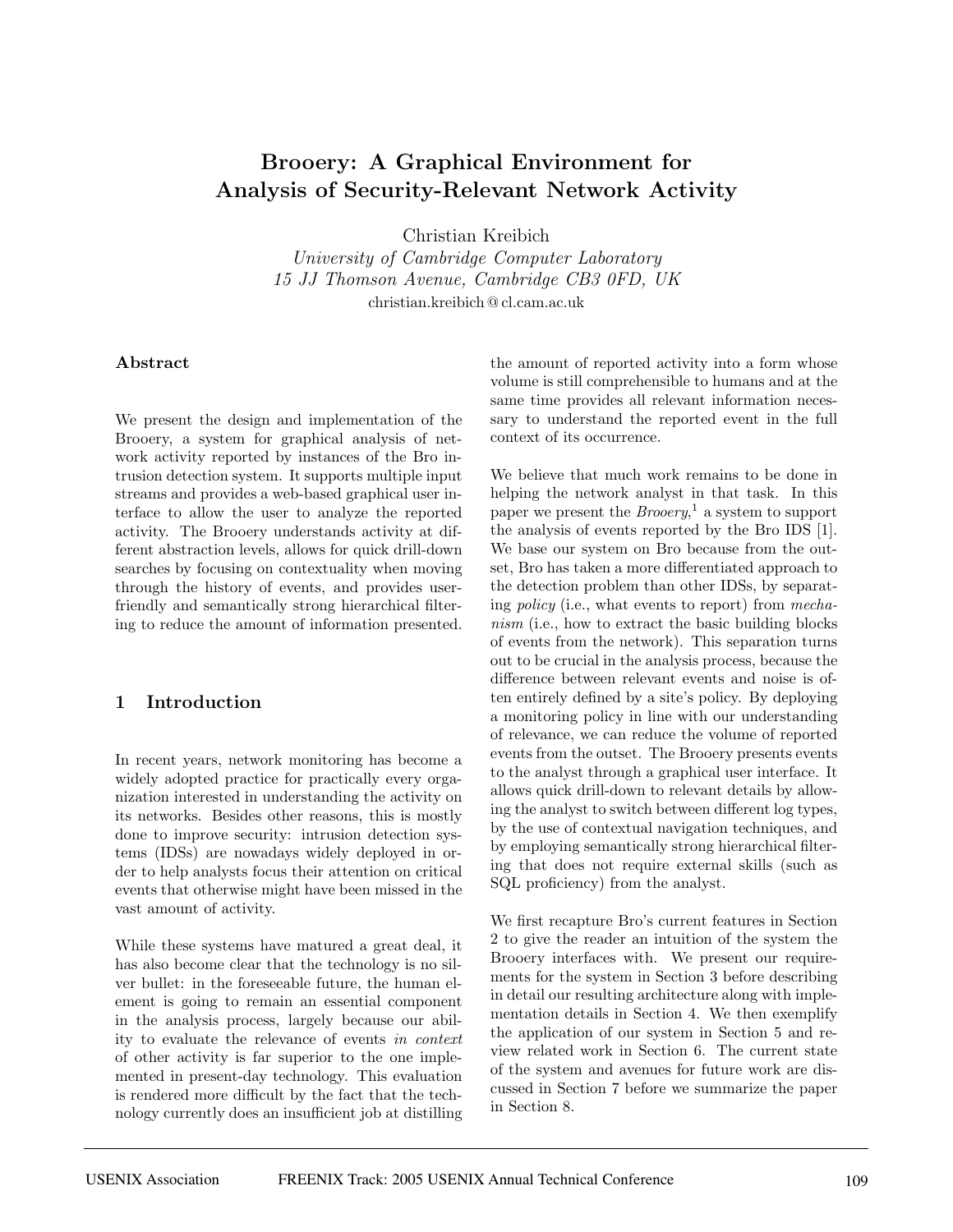# **2 Bro: A Distributed Event-Based Intrusion Detection System**

Bro's architecture has remained faithful to the philosophy developed in the original paper [1]. A significant recent improvement has been the introduction of a communications framework as the basis of a more powerful event model suitable for distributed event communication [2, 3]. Figure 1 illustrates Bro's architecture.

### **2.1 Separation of Mechanism from Policy**

A core idea of Bro is to split event detection mechanisms from event processing policies. Event generation is performed by analyzers in Bro's core: these analyzers operate continuously and trigger events asynchronously when relevant activity is observed. Examples include the establishment of a new TCP connection, or the request for a URL in an HTTP request. Bro's core contains analyzers for a wide range of network protocols such as TCP, UDP, FTP, HTTP, ICMP, SMTP, RPC, and others. Care is taken to minimize CPU load: only analyzers responsible for triggering the events used at the policy layer are actually enabled. Bro also provides a bidirectional signature engine for typical misuse-based intrusion detection: it matches byte string signatures against traffic flows and triggers an event whenever a signature matches [4].

Once an event is triggered, the engine passes it to the policy layer. Each Bro peer runs a policy configuration in its policy layer. This policy embodies the site's security policy, expressed in scripts containing statements in the special-purpose Bro scripting language. The language is strongly typed, procedural in style, and provides a wide range of elementary data types to facilitate the analysis of activity on a network. The policy layer maintains a large variety of state information about the activity currently observed on the network. For each event type, one or more event handlers are triggered that process events, possibly triggering new ones. Event types are defined by a name and a set of typed parameters that characterize individual events.



Figure 1: Architecture of the Bro IDS.

#### **2.2 Event Logging**

Event handlers may decide to log an event to persistent storage in a suitable machine- or humanreadable format for later analysis. Bro's log management facility currently comprises two stages. First, at the policy level, Bro supports a basic notion of log files. These logs can be opened, closed, and printed to using printf-inspired functions. For notices and alarms, separate Bro policies take care of formatting the events appropriately before writing them out. The format of these entries is humanreadable, but sufficiently structured for easy parsing. Second, log rotation is configured within the policy layer as well. This takes care of archiving the logs: rotation intervals, monitoring log file size and duration, labelling with start- and end timestamps, and file compression are all taken care of from within the policy layer.

#### **2.3 Communication Framework & State Management**

Bro's communication framework supports the serialization and transmission of arbitrary kinds of state between Bro instances. The driving idea behind its design is to allow the realization of independent state [2]: we should no longer think of state accumulated at the policy layer as a local concept, but rather as information dispersed and stored throughout the network. The communication model imposes no hierarchical structure. Examples of exchangeable state include triggered events, state kept in policy data structures, and the policy definitions themselves. For the purpose of this paper it is suf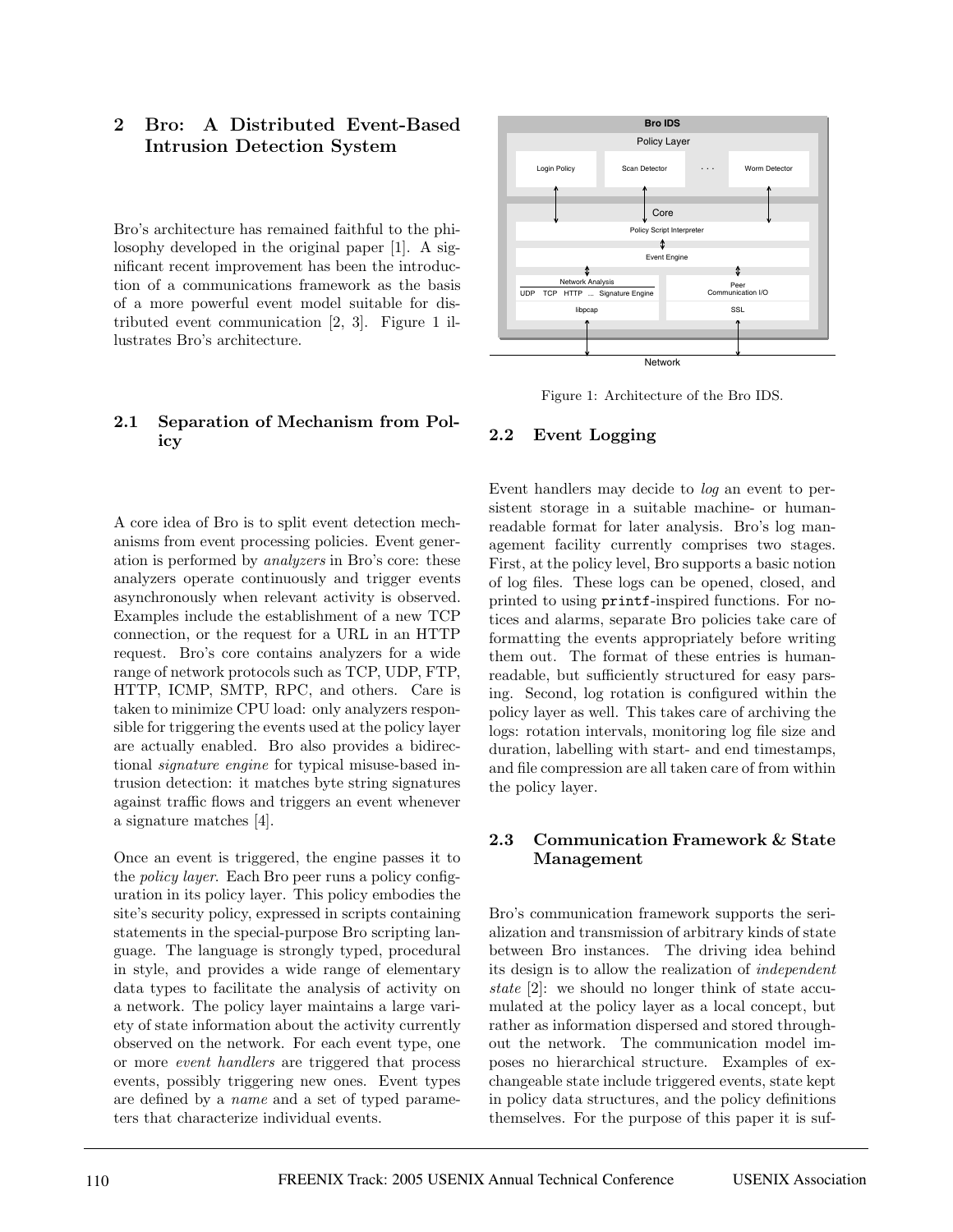ficient to think of the entities exchanged between peers as events, though that ignores a large part of its flexibility.

To interface other applications with Bro, we have implemented a lightweight, highly portable library supporting Bro's communication protocol called  $Brocoli<sub>i</sub><sup>2</sup>$  that allows nodes which are not instances of the Bro IDS to partake in its event communication. Broccoli nodes can request, send, and receive Bro events just like Bro itself, but cannot be configured using Bro's policy language. A Broccoli node's policy has to be implemented in the client's code or through mechanisms such as configuration files.

# **3 The Brooery's Requirements**

## **3.1 Usability Requirements**

We have identified the following set of requirements for our system:

- Interoperability with Bro: The system should not require significant changes to Bro itself. Existing communication mechanisms should be leveraged as much as possible.
- FOCUS ON INVESTIGATION: The primary goal of the system is to enable the analysis of log archive content using a graphical interface, not to provide a real-time alert notification system. A highly interactive user interface, while clearly desirable, is thus not a primary requirement.
- EXPERIMENTAL PROTOTYPING: Support for rapid prototyping and experimentation with visualization techniques is more important at this stage than performance optimizations and long-term maintainability.
- Flexible filtering: The predominant problem in the analysis of network activity is the total volume of information. For this reason, effective filtering is essential. The analysis of Bro's log files has so far mostly happened at the shell prompt, and the effectiveness was essentially defined by the analyst's command of the typical text processing toolset: grep, awk, sed, and Perl, just to name few. Skilled use of these tools, while often unintuitive to other

analysts, can be quite effective. The system should therefore aim at supporting this mindset in its filter management.

- CONTEXTUALITY: The richness and diversity of events in Bro requires great flexibility from an analysis environment. The visual navigation should naturally guide the user at all times depending on the context of the currently inspected events, and provide mechanisms for quick drill-down to allow the analyst to focus on the relevant activity.
- EASY ACCESSIBILITY: At present, Bro is in day-to-day use throughout several large organizations around the planet. Such deployments require analyst access from multiple locations and using different platforms. We therefore prefer a standardized and widely available rendering mechanism that requires as little preconfiguration on the analyst's machine as possible.
- Spatial source independence: We would like to be able to select individual Bro nodes as data sources because we do not want to require that all data logging happen at a single place in the network.
- Representational source independence: Bro has traditionally created a set of text-based log files in order to record events for long-term storage. Two other forms of data storage are standard database back-ends and live state contained in running Bro nodes. We would like the system to support access to these uniformly.
- Different user sophistication levels: While Bro's design allows for much flexibility in its configuration, this freedom also means that its users need to spend more time to familiarize themselves with the system before they can use it efficiently and effectively. The user interface should support users of a wide range of sophistication levels, ranging from the occasional log inspection to operators who are intimately familiar with Bro policy development and dayto-day Bro maintenance.

# **3.2 Threat Model**

The Brooery's main purpose is to present highly security-relevant information to the analyst, whose conclusions may have severe consequences for the operation of the network. We therefore need to be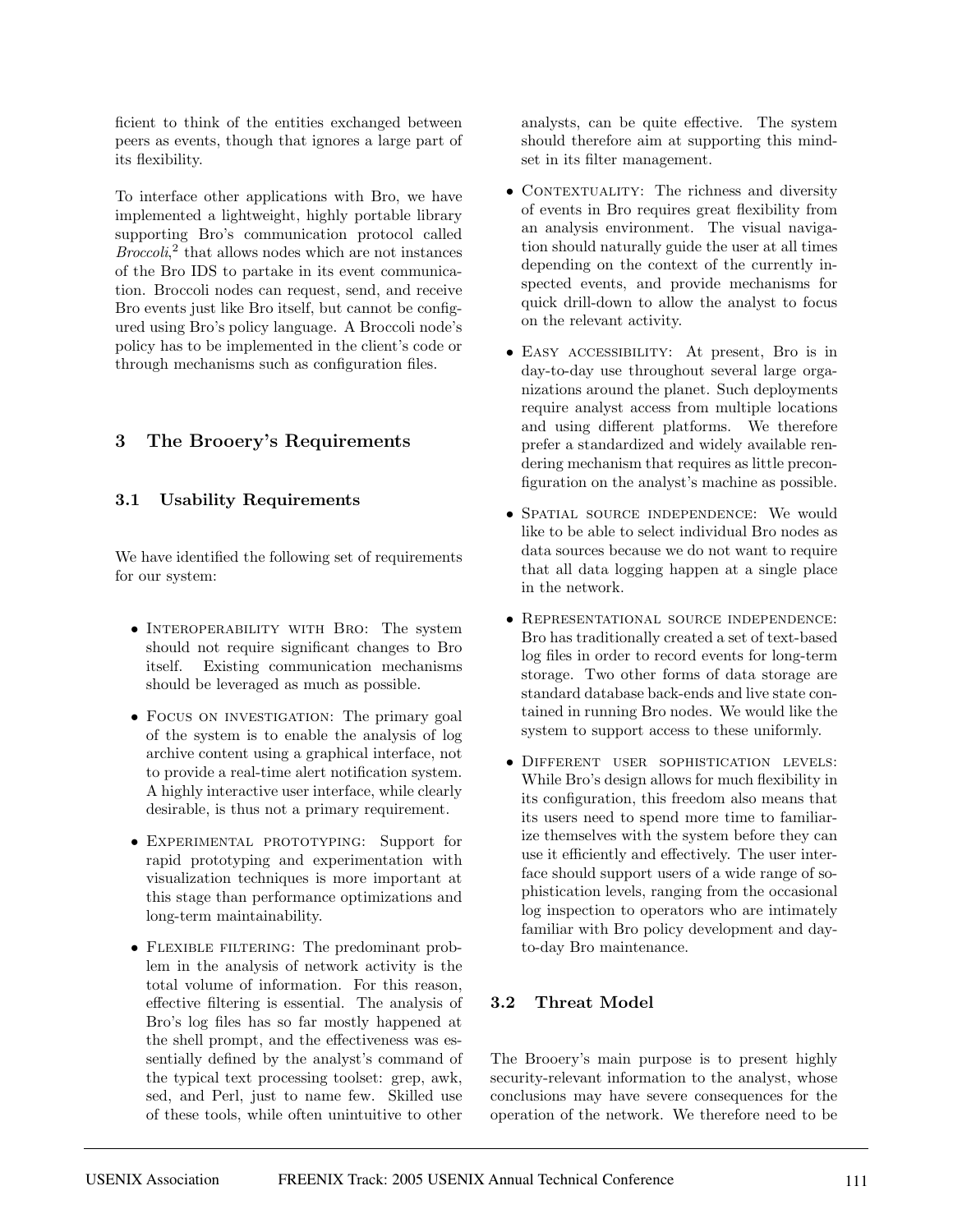

Figure 2: The Brooery's three-tiered Architecture.

aware of avenues attackers can follow in order to fool the analyst with false positives and negatives: an attacker might try to hide successful break-ins from the system, or equally dangerously, have the system report that a break-in did succeed where in fact there was none. The former causes the analyst to miss crucial information, while the latter would constitute a denial of service attack if for example machines had to be taken off line for investigation and recovery. The main attack surfaces are listed in the following and need to be protected carefully by the system:

- At the source. The log entry archives could be manipulated directly, introducing fake events or removing existing ones. Note that this is different from the typical case where IDSs are tricked into false positives or negatives; here, the storage system itself is subverted.
- In transit. Log entries need to be transferred and potentially filtered on their way from the archive to the analyst's console. An attacker with full control over the involved network flows could drop and introduce events at will, if the flows are not protected from tampering.
- During filtering & rendering. The system needs to process and filter log entries for presentation to the analyst. Similar to transit, an attacker who can modify the way the system itself operates can drop and introduce information or just cause the system in general to fail.

• At the destination. Since the application is mainly intended to read, process, and visualize existing information, the main benefit an attacker would gain from having access to the analyst's console is insight into what activity Bro nodes have been monitoring. When the system also permits the analyst to take administrative measures by updating running Bro nodes from the console, attackers with sufficient privileges to assume the role of an administrator could disable or attempt to crash individual Bro nodes.

# **4 The Brooery's Architecture**

Given the requirements just outlined, we decided to implement our system in the three-tiered architecture illustrated in Figure 2. Analysts access the system through web browsers. The web server's backend implements the core of the application, taking care of user interface rendering, user management, data source communication, and most importantly, the actual log entry processing. We will now discuss each of these components in more detail.

#### **4.1 Web-based user interface**

By using a web-based interface, we do away with the need to deploy stand-alone client applications,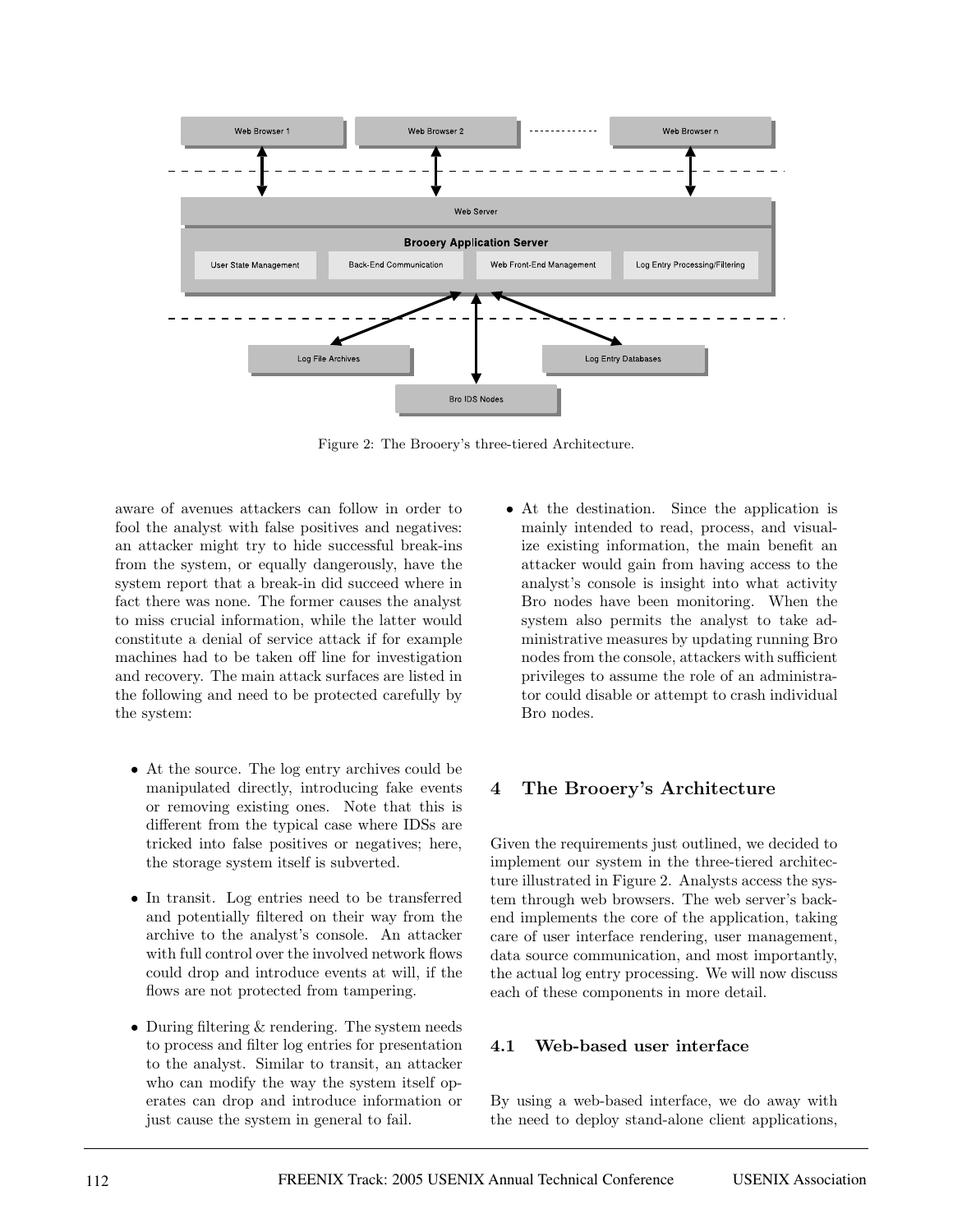while at the same time avoiding any porting overhead that such an application might entail. Webbased interfaces fall short of the interactivity of full-blown client-side applications unless they employ heavy-weight Java Applets or typically unrobust JavaScripts. We want to avoid the use of such features to keep the list of requirements on the client side as small as possible. However, as outlined in the our requirements, the system is primarily meant as an analysis tool for investigation of past activity and not per se as a real-time alert notification tool. Furthermore, the web-based interface has the obvious advantage that external web-based services can be leveraged immediately through HTML linkage, for example to provide vulnerability information,<sup>3</sup> common  $TCP/UDP$  port usage,<sup>4</sup> or reports of scanning activity.<sup>5</sup> We have implemented the web front-end using the Open Source web site development framework Mason<sup>6</sup> and the Apache web server. This allowed us to  $(i)$  stay within the same language in which we have already accumulated a considerable amount of log analysis code and experience (see Section 4.4 below), and  $(ii)$  employ more advanced language features and mechanisms for structuring the components of the generated web pages than provided by other popular web site development solutions like for example PHP.<sup>7</sup>

#### **4.2 Multiple communication back-ends**

The Brooery is designed to support multiple communication back-ends for communicating with log archives in the form of text file repositories, databases, or live Bro agents. Log archives can reside on remote machines or locally. While log entry archives are clearly only useful for mining past activity, the third mechanism is useful for more general purposes. For example, it could be used to request resource usage summaries from running Bro instances (suitable policies are already part of the Bro distribution), or to adjust their current policies dynamically. All of this would happen within Bro's existing communications framework, making this approach potentially very powerful.

#### **4.3 Management of user sessions**

We support access to the system by multiple users at all times. For each user, the system stores his or her current analysis context, including log entries, filtering combinations, inspection time frames, and general user preferences. We currently maintain user identities in the form of user name and perform authentication using passphrases. User identities are used to present returning users with the environment they left earlier.

#### **4.4 Log entry processing & filtering**

This component is the core of the system and provides the domain knowledge necessary to manipulate Bro events and log entries. It is implemented in Perl, for four main reasons: first, a large body of well-maintained Perl modules has already been developed in the general context of the Bro project, so we can instantly leverage these efforts. Second, Perl is well suited for rapid prototyping, which we feel is very much the correct development philosophy at this point in time. Third, the CPAN Perl archive offers a vast set of modules for any kind of extension we are likely to need in the future. Fourth, it is easy to create bindings from Perl to native C, should the need arise. This could happen for purposes such as performance optimization, or integration of other components.

The API for log entry retrieval hides the details of the underlying mechanism. For the log processing engine, a log archive is structured into different log types representing the different logging domains and abstraction levels at which Bro reports events (e.g., connection summaries, notices, signature matches, or alarms). Each log type's archive is comprised of a set of log slices, each labelled with a start- and end timestamp identifying the timeframe it covers. Within a log slice, log entries can be obtained subject to a filtering condition (see Section 4.4.3). Each back-end implementation maps these abstractions to the actual API available for accessing a particular log archive. For accessing text file repositories, we have developed a simple log entry server that the corresponding Brooery back-end communicates with. This resembles in many ways a poor man's database implementation; we stress again that our focus at this point is not on obtaining optimal performance but getting a good feeling for the problem setting.

#### **4.4.1 Timeframe & Log Type Selection and Log Navigation**

Our current interaction model requires the user to start the investigation by selecting a timeframe of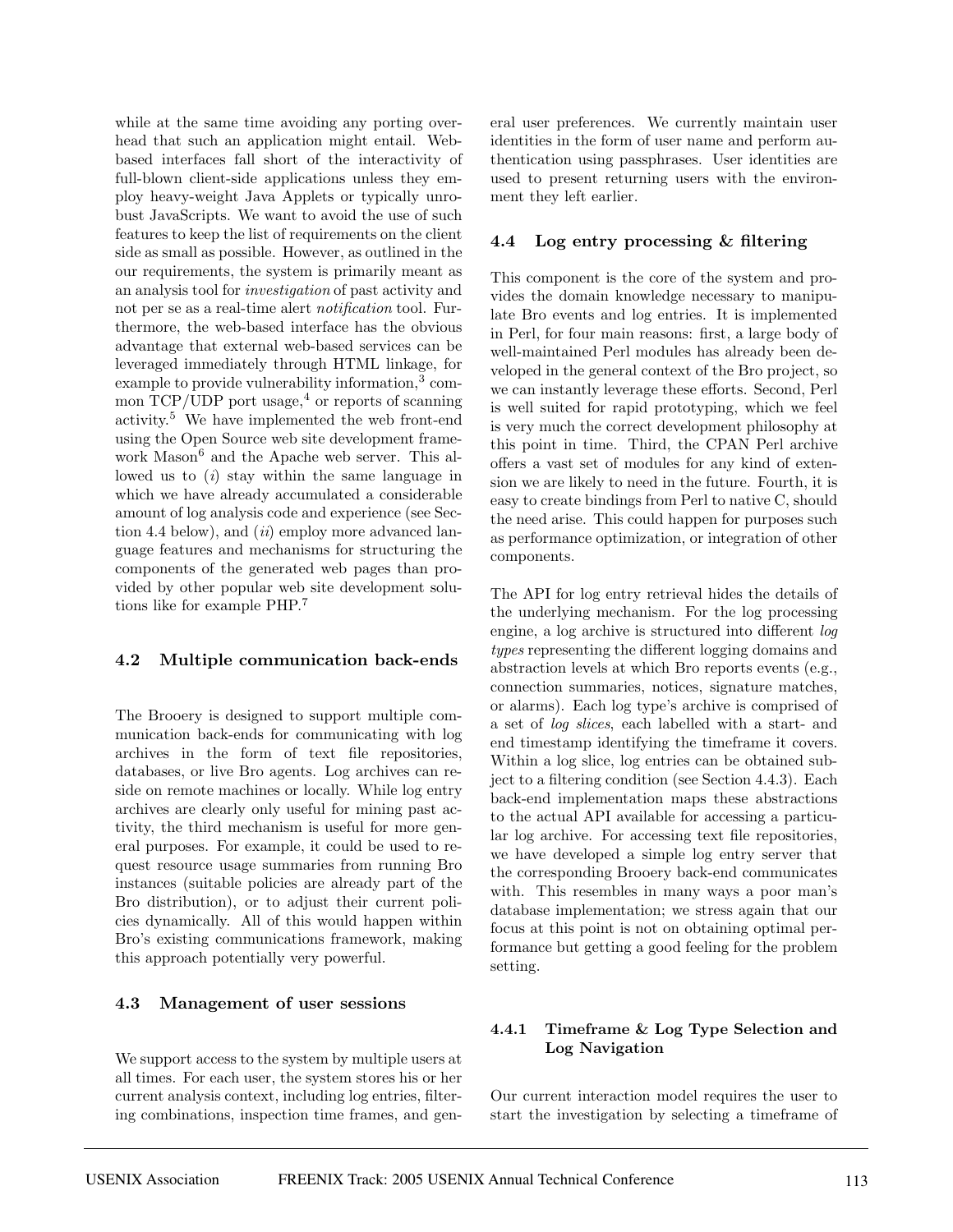

Figure 3: Recursive filter combination using AND/OR-trees and types log entry components: the main filter matches if both the left and right subfilters match, the left subfilter matches if the source IP of an entry belongs to external networks and the destination IP is inside the DMZ, and the right subfilter matches when the message string of a log entry contains "CodeRed", "Slammer", or "Nimda".

activity on which to focus investigation. This timeframe defines a lower and upper bound on temporal relevance of log entries, across different log entry types. After selecting a particular log type, the system then obtains a list of log slices that contain log entries during the configured timeframe. From these log slices, up to a given maximum number of entries are then requested starting from a given timestamp. Within the configured timeframe, the user can then step forward and backward through the log entries, manipulating a configurable maximum number of log entries at any one time.

#### **4.4.2 A Type System for Log Entry Components**

In our log entry model, every component of a log entry has a type, inspired by the types provided by the Bro scripting language. The Brooery's type structure is richer than Bro's and more hierarchical: at the very least, every log entry component is of the root type "data" which provides textual operators such as "contains" and "does not contain". A large number of different types derive from this root, for example timestamps, flow sizes, port numbers, IP addresses, and protocol names. Further specializations exist for example for source and destination IP addresses.

The benefits we gain from adhering to such a type model throughout all of our log types are associativity, extensibility, and semantic processing: regardless of the type of log we are currently investigating, a source IP address in one log file type will semantically represent the same as a source IP address in a different log type. This allows easy integration of future log types because only novel component types need to be integrated in the type hierarchy. The only information required to support a new log type is the sequence of the components' types. Furthermore, knowing that a log entry component represents for example a timestamp allows us to perform according operations on the component, in this case for example operations such as "earlier-than", "after", or "between".

#### **4.4.3 Recursively Reusable AND/OR-Trees for Log Entry Filtering**

The Brooery supports an elaborate concept of log entry matching based on AND/OR-trees, known from other applications such as attack trees [5]. The Brooery combines the expressiveness of conditions using AND/OR-trees with the strengths of the typed log entry components. For example, timestamps can be matched depending on whether they represent time earlier or later than a given timestamp, and IP addresses can be tested for (not) matching an address prefix.

A filter always consists of one ore more filter parts, each of which can either contain a filtering criterion as just described, or refer to another existing filter. The filtering results of all filter parts are then combined using Boolean conjunctions or disjunctions and lazy evaluation. Cyclic dependency detection prevents the user from configuring self-referring constructs. This approach to filter management allows the creation of arbitrarily nested filtering hierarchies, while ensuring easy re-use of existing filters. Figure 3 illustrates the concepts.

Note that a filter so far only represents a focusing mechanism; "filtering" is not meant to imply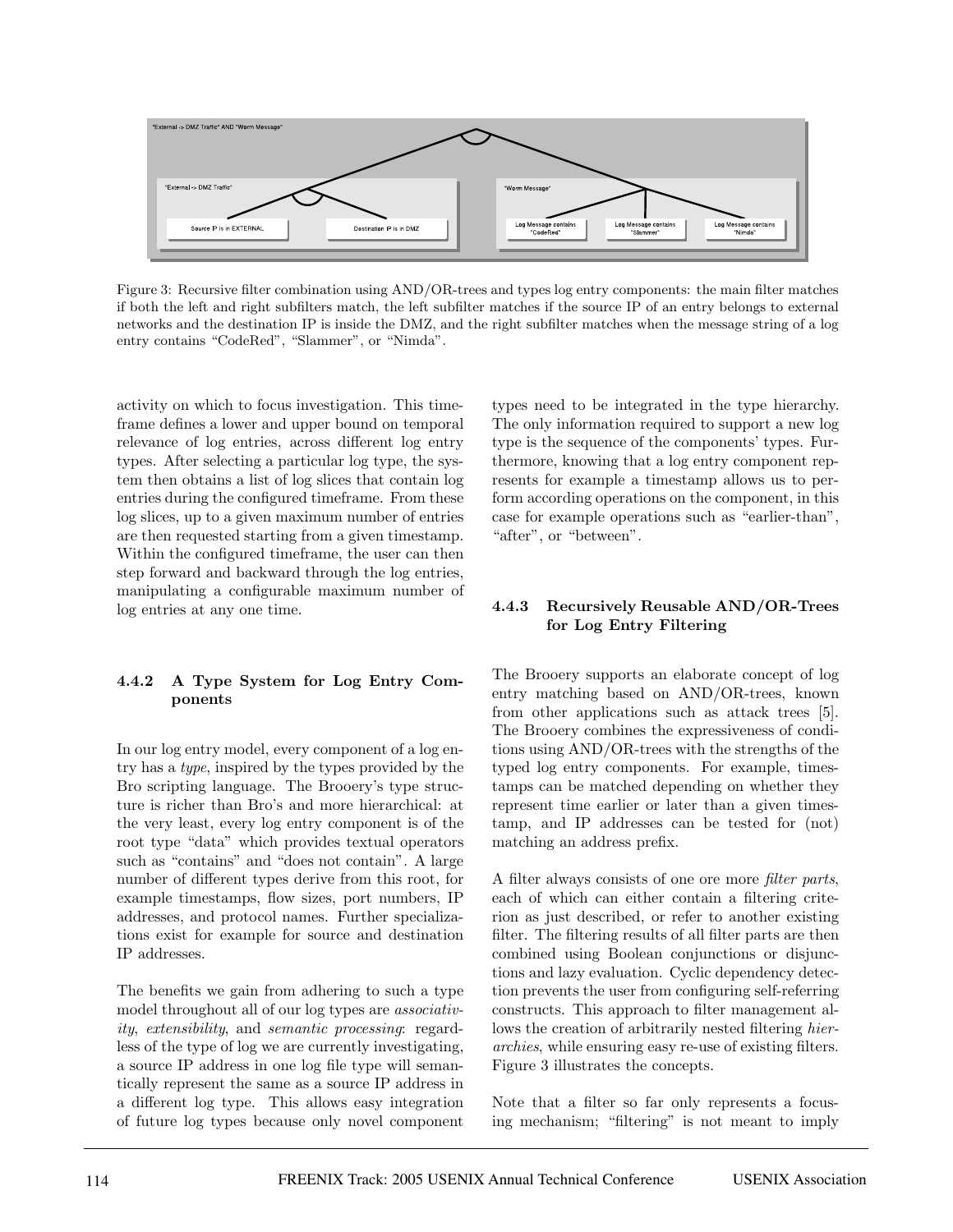

Figure 4: View of a Bro node's log archive.

"dropping" at this point. Dropping a log entry due to successful filter evaluation is merely one of a range of conceivable filter actions; other examples include keeping a log entry, labelling it, and aggregating log entries by compressing all entries that are matched by a filter into a single abstract entry. We can summarize the aggregation by reporting in an abstract entry the number of entries it represents, while maintaining the common parts of those log entries visible.

The fact that multiple filters can trigger actions of different semantic meaning does imply that multiple filters may need to be active at the same time. For example, one filter could throw out unwanted entries, another one could aggregate the remaining ones. Integrating the output of multiple filters brings the potential of conflict: for example, one filter could declare that an entry is to be dropped while a second one asks for it to be kept. The way we solve this problem is through ordering: while the user may have multiple filters active at the same time, those filters have to be put in a sequence, and the first decision made in a conflict domain is decisive.

To allow the user to quickly weed out unwanted information and focus on the interesting entries, the Brooery also supports incremental filtering, i.e., the addition of new filter parts to a selected filter. At no time does the nature of the log entry storage shine through; for example, the user never has to resort to entering raw database queries.

#### **4.5 Security Considerations**

As outlined by our threat model, care must be taken to restrict the user base of the system to the intended individuals while preventing others from eavesdropping on or even tampering with the information flows. First of all, we assume that when an attacker manages to break into one of the hosts running Bro, or one of the machines storing a log archive, it is unlikely that we can prevent a determined intruder from causing serious damage to the system. Therefore, the security precautions of Bro nodes and log archives remain unchanged, regardless of whether these systems are interfaced with the Brooery or not.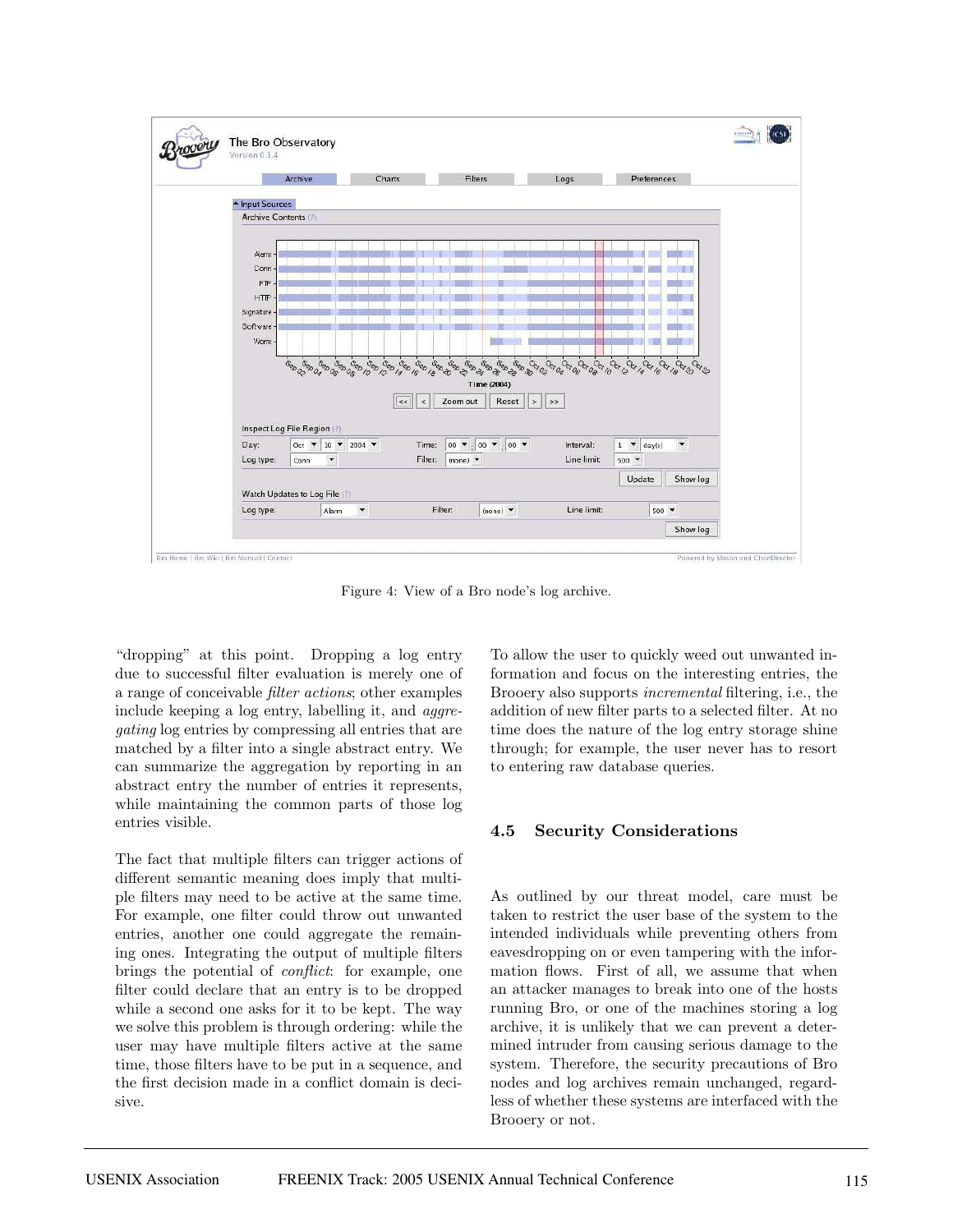|                                                                             | Archive                   | Charts             | Filters                                         |                 | Logs                        | Preferences          |                                    |
|-----------------------------------------------------------------------------|---------------------------|--------------------|-------------------------------------------------|-----------------|-----------------------------|----------------------|------------------------------------|
| $\frac{1}{2}$                                                               | Timestamp                 | Alarm              | <b>Description</b>                              |                 |                             |                      |                                    |
| 1                                                                           | Sun Oct 10 00:00:38 2004  | AddressScan        | 128.3.34.186 has scanned 100 hosts (dns)        |                 |                             |                      |                                    |
| $\overline{2}$                                                              | Sun Oct 10 00:01:12 2004  | <b>AddressScan</b> | 131.243.64.2 has scanned 100 hosts (dns)        |                 |                             |                      |                                    |
| 3                                                                           | Sun Oct 10 00:02:33 2004  | <b>AddressScan</b> | 131,243,64.3 has scanned 100 hosts (dns)        |                 |                             |                      |                                    |
| $\overline{4}$                                                              | Sun Oct 10 00:09:03 2004  | AddressScan        | :128.3.34.186:has scanned 1000 hosts (dns)      |                 |                             |                      |                                    |
| 5                                                                           | Sun Oct 10 00:16:54 2004  | <b>AddressScan</b> | 131.243.88.21 has scanned 100 hosts (137/udp)   |                 |                             |                      |                                    |
| 6                                                                           | Sun Oct 10 00:19:06 2004  | AddressScan        | 128.3.7.107 has scanned 100 hosts (6881/tcp)    |                 |                             |                      |                                    |
| $\overline{7}$                                                              | Sun Oct 10 00:26:45 2004  | AddressScan        | 131,243,64.2 has scanned 1000 hosts (dns)       |                 |                             |                      |                                    |
| 8                                                                           | Sun Oct 10 00:28:54 2004  | AddressScan        | 131.243.3.243 has scanned 100 hosts (14389/tcp) |                 |                             |                      |                                    |
| 9                                                                           | Sun Oct 10 00:30:56 2004  | <b>AddressScan</b> | 131.243.1.81 has scanned 100 hosts (dns)        |                 |                             |                      |                                    |
| 10                                                                          | Sun Oct 10 01:00:07 2004  | AddressScan        | 131.243.64.3 has scanned 1000 hosts (dns)       |                 |                             |                      |                                    |
| 11                                                                          | Sun Oct 10 02:51:51 2004  | <b>AddressScan</b> | 131.243.88.21 has scanned 1000 hosts (137/udp)  |                 |                             |                      |                                    |
|                                                                             | 75                        |                    | $\leq$ $>$                                      |                 |                             |                      | 16851 entries scanned, 99% dropped |
|                                                                             | Columns<br>- Log Settings |                    |                                                 | - Context Panel |                             |                      |                                    |
| Log type: Alam<br>Active filter: various                                    |                           |                    | Update                                          | IP:<br>Name:    | 128.3.34.186<br>ns1.lbl.gov |                      |                                    |
| Add filter: Timestamp<br>$\blacktriangledown$ Scan<br>contains<br>Timestamp |                           |                    | Update                                          |                 |                             | Filter out this host | Show only this host                |

Figure 5: Alarm log entries, filtering the "Alarm" column for entries containing "Scan".

Regarding the communication between the various nodes interacting with the Brooery, we use two different levels of restrictiveness: inside the Bro network, we can assume that the communicating entities know each other's identities. Besides employing SSL encryption, we can therefore require mutual authentication of the communicating peers through certificates. The web browsers accessing the system are still required to use encrypted connections via HTTPS, but as mentioned in Section 4.3 we drop the requirement for client-side certificates and resort to weaker authentication in the form of user names & passphrases. Furthermore, we aim to restrict the reachability of the involved hosts to a minimum whenever possible, for example by only making the ports on which Bro data sources can be tapped available on a separate network.

# **5 Usage Example**

We will now give a quick but illustrative example of user interaction with the Brooery. Let us a assume that we have been informed that on October 10, several users have noticed unusual connection attempts to their machines. Our goal now is to find out whether any relevant scanning activity was detected that day. Figure 4 shows a Bro node's log archive, and we can see that the node has plenty of information for October 10: there are 7 different log types ranging from alarms over connection summaries to worm events, reaching in time from the beginning of September to the present at the time the screenshot was taken. Horizontal blue bars indicate the timeframes during which the Bro node was logging events of a particular type. The blue color is differentiated into two different shades, with each color switch indicating the start of a new log slice. Note that the bars cover the timeframe when the IDS was ready to log, not the timeframe from the first logged event to the last one — an important semantical difference. For example, we can see that the system was not monitoring at all for several hours on October 16 and 18, and that worm event logging was introduced on September 27. The small vertical orange lines delineate compressed from uncompressed archival, i.e., log entries residing on the left side of an orange line are stored in compressed fashion.

We specify a time interval covering that day, and look at the contents of the alarms log. We then add a filter on the alarm names that matches all entries containing "Scan", and obtain the result shown in Figure 5. As can be seen, several hosts have scanned a large number of machines, and we can now continue our analysis by looking at the connection summaries for each of those hosts during the given time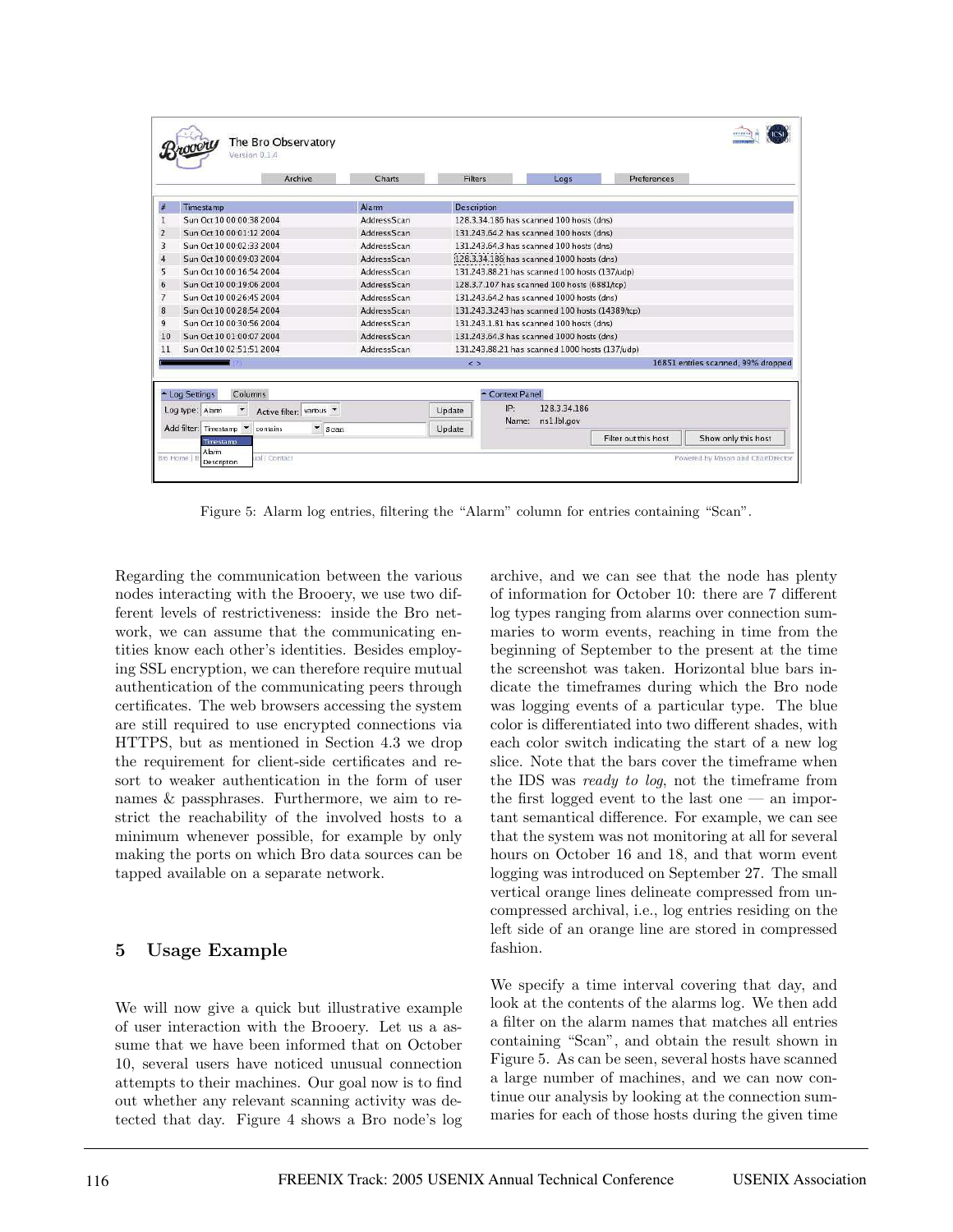period. To do so, we click on any of the shown IP addresses, add a filter part for that address using the option the context panel for IP addresses provides for this purpose, and switch the log type to the connection logs.

### **6 Related Work**

In [6], Hoagland and Staniford proposed SnortSnarf, a web-based console for analyzing Snort alerts [7].  $ACID<sup>8</sup>$  is similar and additionally allows the generation of charts and statistics. Our system is superficially similar to these, however our system is more comprehensive in that it  $(i)$  can manage a wider variety log types and *(ii)* structures log entries more thoroughly due to typed column entries for stronger semantic filtering across different log types. Sguil<sup>9</sup> is close to our system in the sense that it acknowledges the need for providing contextual information for alerts such as connection logs and packet content. Our system differs from theirs in that filter management in Sguil is less intuitive for the user (who has to resort to SQL statements); also, Sguil is implemented in Tcl/Tk and therefore not as readily accessible as our web-based interface. A number of other user interfaces for Snort exist; they are typically geared towards support for signature management and do not provide the flexibility to deal with the wide range of log information provided by Bro. In the commercial space, user interfaces are often bundled with IDS products directly or offered in the general Security Incident Management domain. As our focus is on open-sourced solutions, we do not review the commercial domain thoroughly in the scope of this paper.

### **7 Discussion & Future Work**

The Brooery is work in progress and a prototyping testbed. We use it for experimentation with different models for analyzing log information and therefore feel it is important to point out that we are currently primarily interested in different metaphors for manipulating the log information; aspects such as performance optimization remain secondary. So far we have found the graphical instruments realizable using HTML sufficient for our needs; it will be interesting to see if this observation will apply to future extensions to the system as well.

We currently see two main avenues for future work. First, we need to augment Bro with a database logging component that does not require fundamental modifications of Bro's logging component. Database-driven archival is very much a necessity for robust log entry storage & retrieval, and, of course, performance. Text-file based storage, while familiar and to a certain degree manageable at the command line, restricts performance and can sometimes pose technical difficulties. One avenue we are considering for achieving this is to turn the act of logging an event into an event itself. That way, the implementation of the logging mechanism would remain up to individual event handlers, could happen in multiple ways in parallel, and other event logging systems (including the Brooery) could tap into the stream of logged events using e.g. Broccoli and the existing event communications framework. This approach would thus fit very nicely into Bro's model. Depending on the implementation of the event handlers responsible for processing such logging events, the events would then be stored in a text file, a database, or processed in some other way. The Brooery's log entry model is geared towards easy mapping onto relational structures; the main difference her are the semantically stronger types used at within the log entry engine.

Second, we intend to investigate the requirements for effective analysis of distributed events. We are currently correlating events originating on multiple Bro nodes using Bro's event communication framework; however, it is not yet clear to us what will turn out to be the best visual metaphor for controlling this correlation and visualizing the results.

### **8 Summary**

We have presented the Brooery, a three-tiered experimental prototyping platform for graphical analysis of network activity reported by instances of the Bro IDS. The system provides contextually relevant drill-down features and supports different Bro log archival back-ends; semantically strong and reusable log entry matching based on AND/OR trees; filtering, labelling, and aggregation of log entries; and hierarchically typed log entry components. The Brooery's development is fully open sourced under a BSD license. More details can be found at http://www. icir.org/twiki/bin/view/Bro/BrooeryGUI.